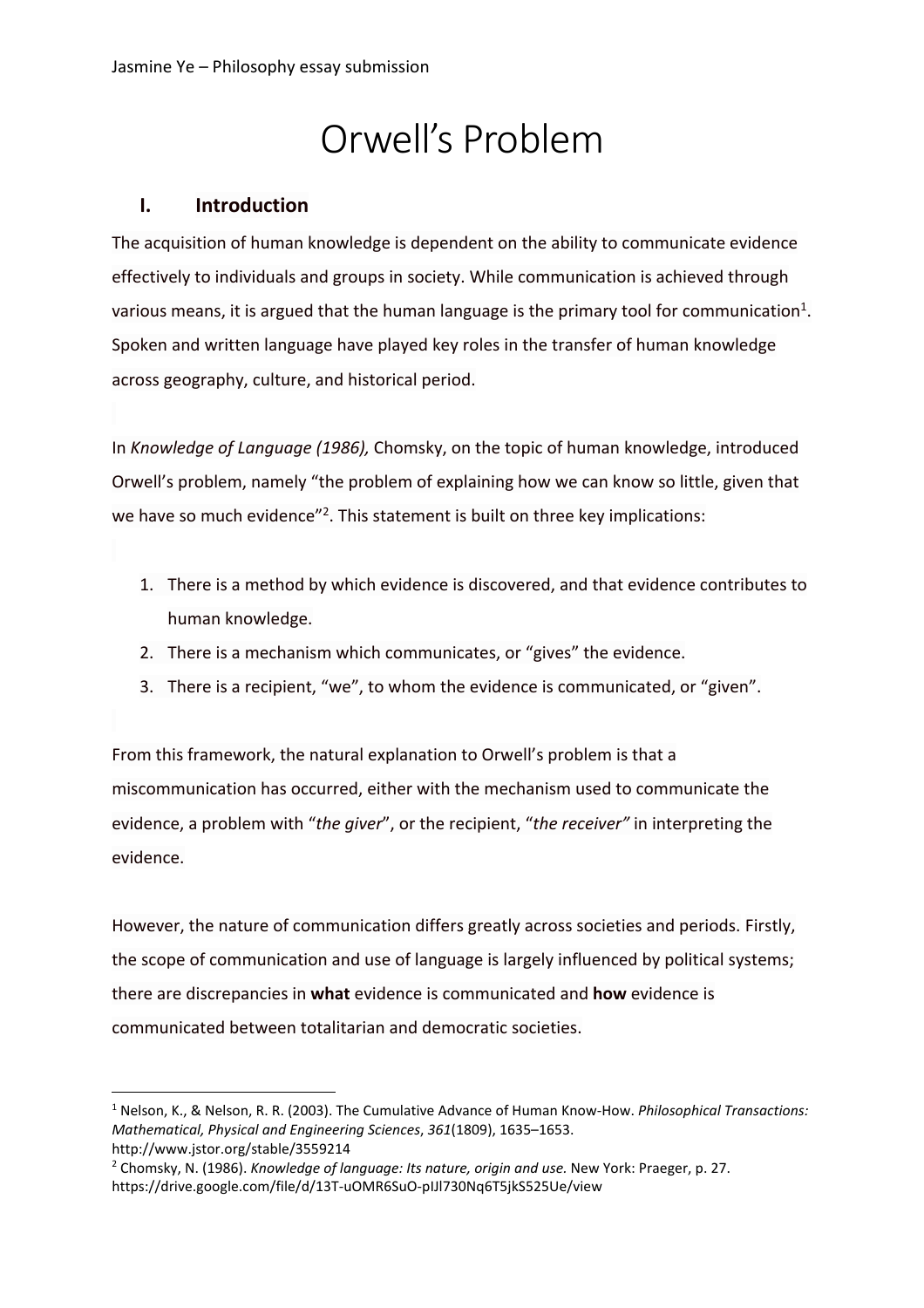Secondly, technological advancement greatly influences the method of communication across different time periods. Communication in Orwell's 1950s society was dominated by the radio, primitive televisions, and newspapers, whereas communication in the current age is largely characterised by social media<sup>3</sup>. The variance in the medium of communication thus influences the form in which language takes shape.

The contrast in scope and method of communication across different contexts thus impacts the givers and receivers of evidence, and the miscommunication and misuse of language which arises between the givers and receivers forms the basis of Orwell's problem.

### **II. Political systems and Scope of Communication**

Communication plays a critical role in the political sphere of any society; it is *how* a society's government connects with its citizens. In accordance with the giver-receiver analogy, the government would be *the giver,* and the citizens *the receiver.* Therefore, any dominant political power in turn, heavily influences *what* is being communicated in that society.

But what is the incentive for governments to communicate with their citizens? Locke argued in *Second Treatise of Government* that governments existed to promote public good, and protect the "life, liberty and property of people"4. That logic requires a government that understands the needs of its people, which effective communication should facilitate. While this holds true, it is argued that governments are likewise incentivised by their political aim of maintaining power. Downs instead argues "they [political parties] formulate policies and serve interest groups in order to gain office"<sup>5</sup>. Following this logic, governments are incentivised to communicate with interest groups to identify and address their needs in order to maintain support.

<sup>&</sup>lt;sup>3</sup> Buchanan, R. Angus (2020, November 18). The 20<sup>th</sup> and 21<sup>st</sup> centuries. *Encyclopedia Britannica*. https://www.britannica.com/technology/history-of-technology/The-20th-and-21st-centuries

<sup>4</sup> Locke, J. (1689). *Second Treatise of Government.* Project Gutenburg.

https://www.gutenberg.org/files/7370/7370-h/7370-h.htm

<sup>5</sup> Downs, A. (1957). An Economic Theory of Political Action in a Democracy. *Journal of Political Economy*, *65*(2), 135–150. http://www.jstor.org/stable/1827369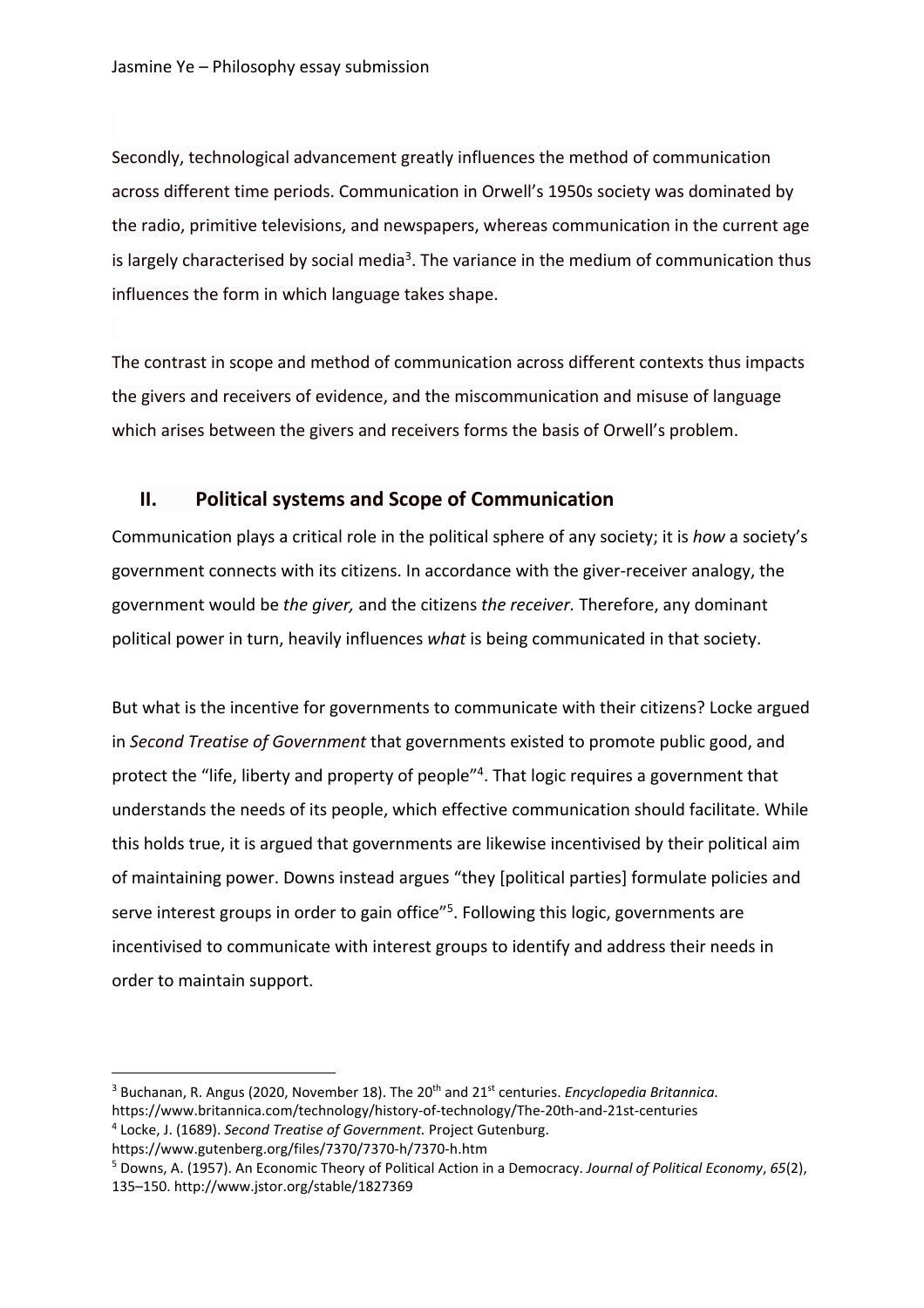However, the manner in which, or **how** the government communicates to its citizens varies between different governments. This variance is accounted for by their difference in ideology, i.e., political system. The two prominent systems observed in modern states are Totalitarianism and Democracy, each uniquely influencing communication within their respective societies<sup>6</sup>.

## Totalitarian Systems

Totalitarian systems are characterized by their single party rule<sup>7</sup> and aim to "subordinate" aspects of individual life to the authority of the state<sup>18</sup>. In this sense, they persuade citizens to believe their political agenda and demand unconditional support rather than adapting their policies to serve interest groups to garner support. Totalitarian systems accomplish this feat effectively, as noted by Orwell. Chomsky observes that "Orwell was impressed with the ability of totalitarian systems to instil beliefs that are firmly held and widely accepted although they are completely without foundation"9. But *how* do they communicate such beliefs so effectively?

Totalitarian systems are effective communicators of their political agenda by controlling *other givers* of evidence, which may include but are not limited to the press, political critics or opinionated writers and essayists. Thus, totalitarian systems create two impacts on evidence.

Firstly, totalitarian systems censor evidence contradictory to their political agenda. For example, numerous texts are outlawed in China, including *Zhuan Falun (1994)*, a central text of the highly politicized Falun Gong religion which protests the practices of the Chinese Communist Party<sup>10</sup>. In this case, the authors, acting as givers, are restricted from giving contradictory evidence, resulting in a heavy filtering of written-language communication.

<sup>6</sup> Rao, G. V. (1974). Democracy versus Totalitarianism. *Social Scientist*, *3*(2), 35–47. https://doi.org/10.2307/3516250

<sup>7</sup> Cassinelli, C. (1962). The Totalitarian Party. *The Journal of Politics, 24(1),* 111.

https://doi.org/10.2307/2126740

<sup>8</sup> The Editors of Encyclopaedia Britannica. (2021). *totalitarianism.*

https://www.britannica.com/topic/totalitarianism

<sup>9</sup> Chomsky, (1986). Op. cit. p. 27.

<sup>10</sup> Sanghvi, S. (2001). Crouching Tiger: Falun Gong Rising. *Harvard International Review*, *23*(3), 7–9. http://www.jstor.org/stable/42763707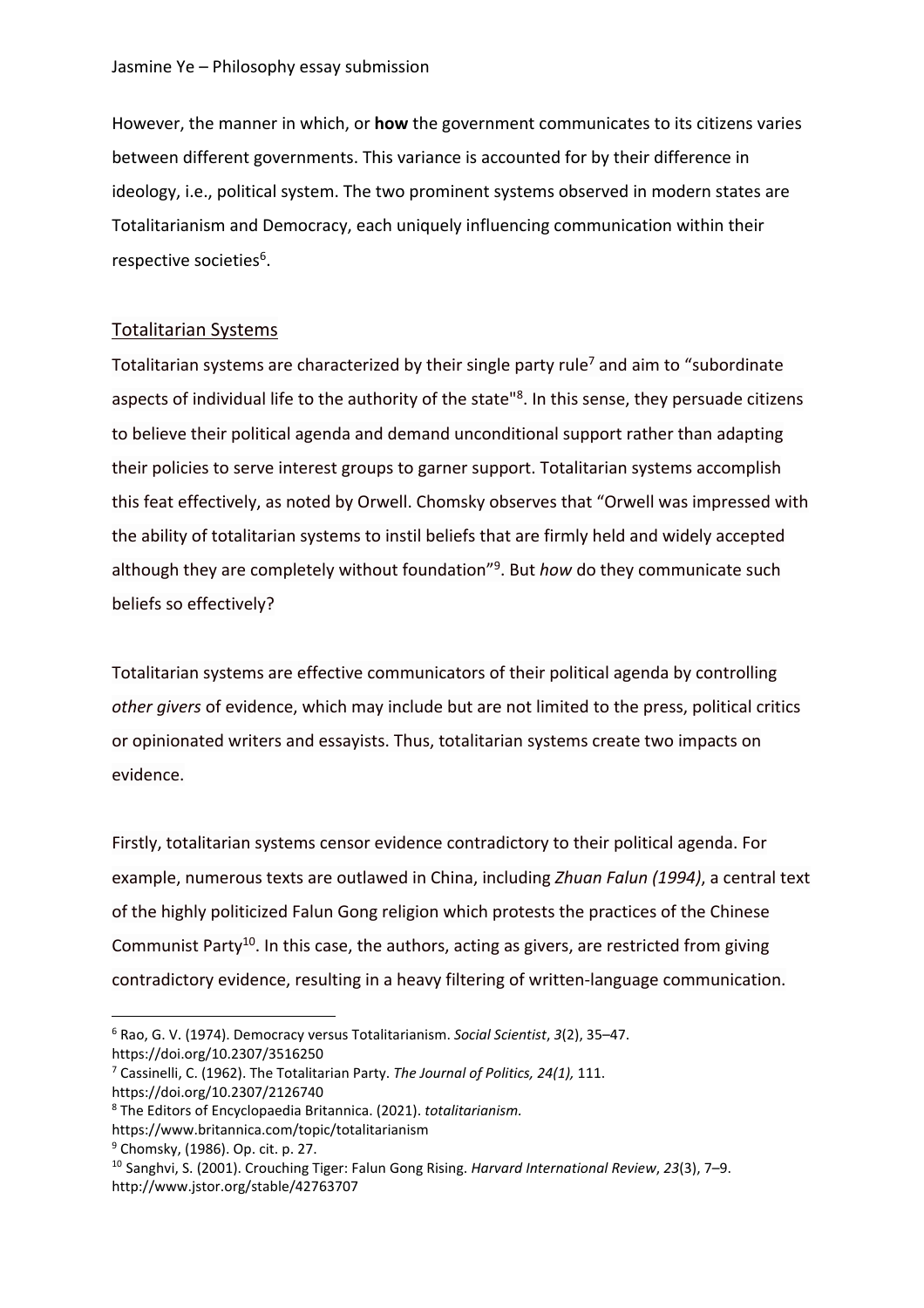Secondly, totalitarian systems communicate incorrect or fabricated evidence to enhance their political agenda. Orwell is particularly critical of *doublespeak* within political language in totalitarian governments, demonstrating this in its extreme form in *Nineteen Eighty-Four (1949)*, in which the slogans of the Party, ironically communicated through the Ministry of Truth, write "War is Peace, Freedom is Slavery, Ignorance is Strength"11. In this case, givers abuse language by giving fabricated evidence to intentionally deceive receivers.

However, when totalitarian states are unable to effectively communicate through language their political agenda, they command obedience through force. Chomsky observes that the mechanisms of such states are "ultimately, some form of violence employed or threatened under highly visible centralised control"<sup>12</sup>. Totalitarian states use violence to disincentivise receivers to question their given evidence.

Therefore, totalitarian systems filter out existing evidence contradictory to their agenda and use manipulative language and force to give fabricated evidence supporting their agenda. This creates an environment where receivers are spurred to receive the given evidence with ignorance as they are punished otherwise. Thus, Orwell's problem is facilitated in totalitarian systems.

#### Democratic Systems

Modern democratic systems operate through representative government; public perspectives are represented through political parties<sup>13</sup>. A key factor of this process is the consent of citizens to be represented in such a way through politics. As Locke writes, "no one can be put out of this estate, and subjected to the political power of another, without his own consent<sup>"14</sup>. In contrast to totalitarian systems, force is not a viable method to induce conformity. Therefore, in theory, a democratic system allows givers to give evidence without being filtered or punished, and receivers can then choose to consent to receiving

<sup>11</sup> Orwell, G. (1949). *Nineteen Eighty-Four.* New York: Signet Classic, p. 4. https://archive.org/details/1984novel00orwe\_1/page/4/mode/2up

<sup>12</sup> Chomsky, (1986). Op. cit. p. 27.

<sup>13</sup> Dahl, R. (2022). *England*. https://www.britannica.com/topic/democracy

<sup>14</sup> Locke, (1689). Op. cit.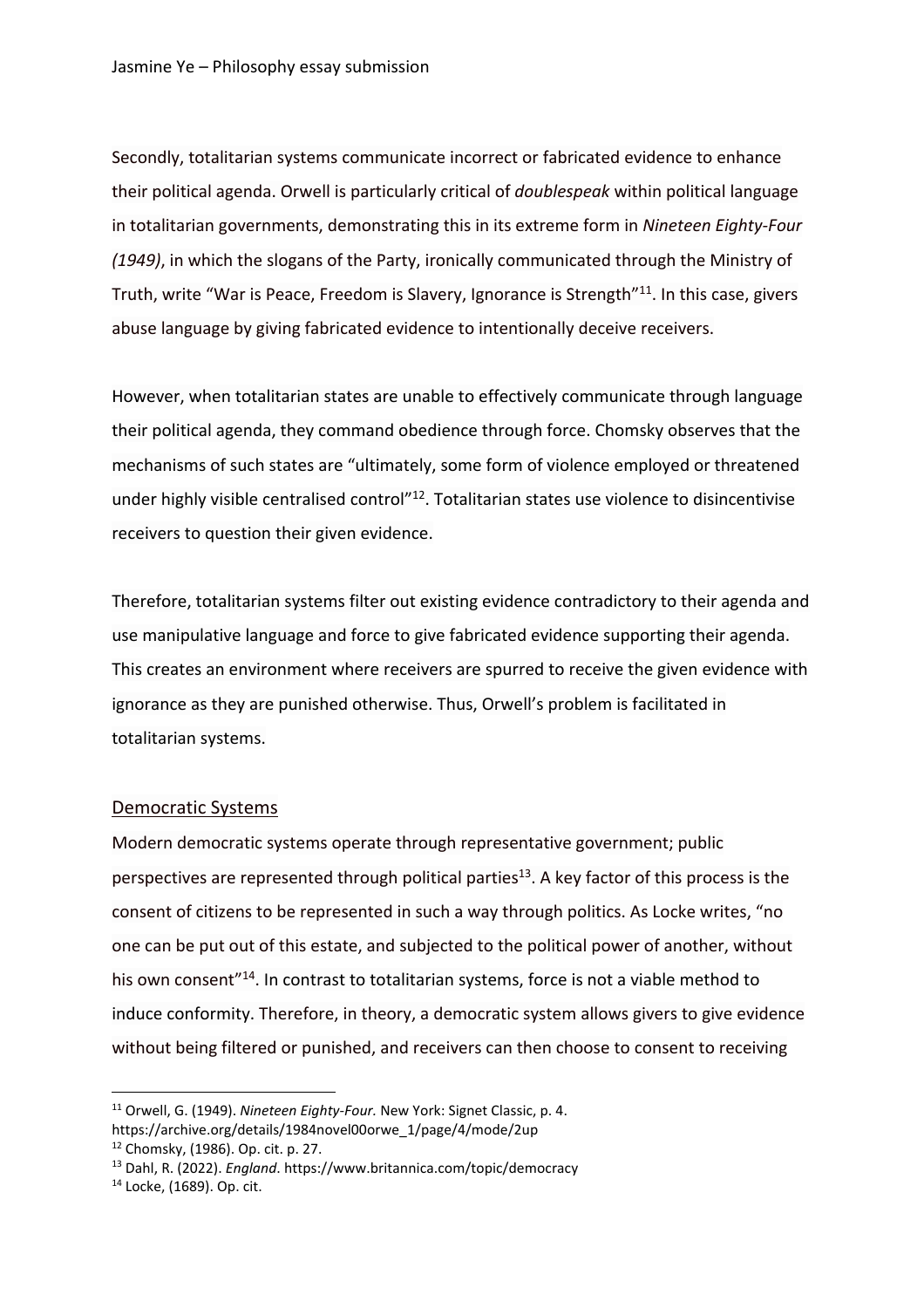such evidence. However, Chomsky observes that Orwell's problem nevertheless arises<sup>15</sup>, due to three main reasons.

Firstly, receivers may not consent to receiving evidence, and thus, even when given "so much evidence", may only know so little. This rejection of political evidence is coined as *political apathy*, and is argued by some to be acceptable, although deviant of the democratic ideal, and by others, to endanger the functioning of democracy<sup>16</sup>. As democratic systems operate on effective representation of public opinion, the prospect of limited or no public opinion undermines the function of democracy.

Secondly, there is the notion that consent, as described in democratic theory, does not exist practically in democratic society, resulting in the evidence given being corrupted. Chomsky and Herman, in *Manufacturing Consent*, introduces such a concept, arguing the concentrated ownership of news media has resulted in similar filtering mechanisms. The variance in profitability of different news has resulted in efforts to cover news more relevant to the status quo and dominant political agenda as they are more profitable<sup>17</sup>. This leads to a decrease in diversity of coverage, especially of opposing views. Therefore, receivers are unknowingly, and thus, non-consensually subjected to biased evidence, creating similar outcomes to totalitarian systems, although to a smaller extent.

Thirdly, the language, or tool used to communicate evidence can be ineffective, explaining why receivers know so little. In *Politics and the English Language (1946)*, Orwell reasons that writers misuse language, and thus give evidence which is a distortion of their original purpose. He argues that "the whole tendency of modern prose is away from concreteness", citing techniques such as euphemisms, dying metaphors and pretentious diction. He concludes that such techniques result in writers' unconscious of the meaning of their

<sup>15</sup> Chomsky, (1986). Op. cit. p. 27.

<sup>16</sup> Rosenberg, M. (1954). Some Determinants of Political Apathy. *The Public Opinion Quarterly*, *18*(4), 349–366. http://www.jstor.org/stable/2745968

<sup>17</sup> Herman, S. & Chomsky, N. (2008). *Manufacturing Consent.* The Bodley Head, p. 1–138.

https://edisciplinas.usp.br/pluginfile.php/5537300/mod\_resource/content/1/Noam%20Chomsky\_%20Edward %20S.%20Herman%20-

<sup>%20</sup>Manufacturing%20Consent\_%20The%20Political%20Economy%20of%20the%20Mass%20Media-Bodley%20Head%20%282008%29.pdf.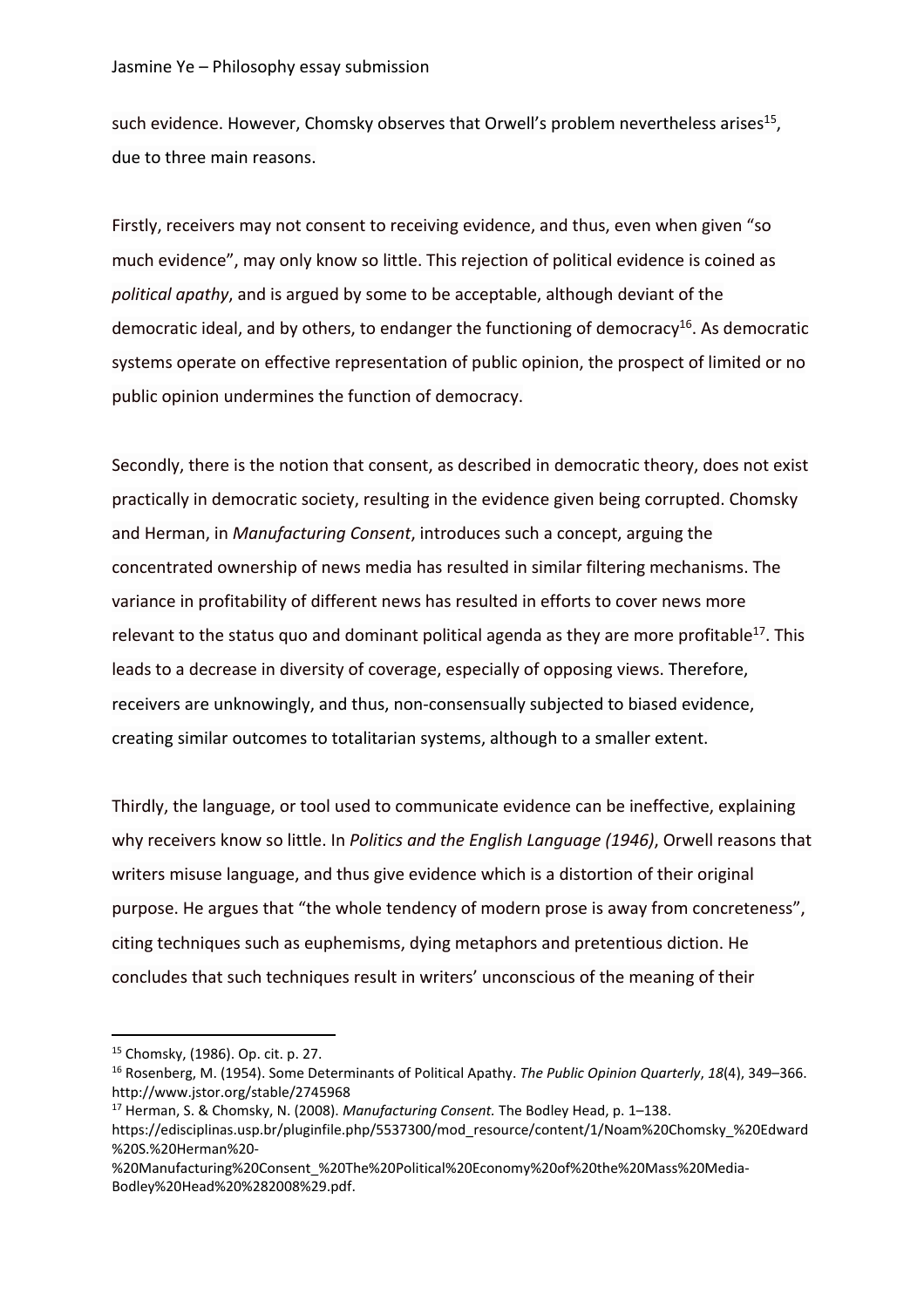writing<sup>18</sup>. Confucius similarly argues for the Rectification of Names "If language is not correct, then what is said is not meant"<sup>19</sup>, emphasising the importance of clarity and precision in language. Thus, correct language usage allows givers to better communicate evidence to receivers.

Therefore, social, institutional, and linguistic elements continue to distort political communication in democratic systems, and thus introduce bias in favour of different political agenda. Therefore, Orwell's problem also exists in democratic systems.

Despite the difference in communication methods between totalitarian and democratic systems, a common effect arises in the citizens of both societies; they both generate a nationalistic identity<sup>20</sup> as they subscribe, with or without consent, to the political agenda of their governments. This has increased with technological advancement.

## **III. Technological advancements and Method of Communication**

Technological advancements have increased the efficiency and convenience of communication. This has increased the givers' ability to give evidence and has allowed more receivers to receive evidence. Social media platforms act as online spaces for givers and receivers to interact directly. Despite an increase in the number of receivers and volume of evidence received, this does not entail an increase in what receivers **know**. This paradoxical statement represents Orwell's problem in the context of social media.

A main objective of social media platforms is to retain users, and thus platforms use complex algorithms which analyse users' behaviour to maximise their time spent and enhance user experience. In particular, *filter bubbles*, as coined by Pariser, identify and

<sup>18</sup> Orwell, G. (1946). *Politics and the English Language*. https://www.orwellfoundation.com/the-orwellfoundation/orwell/essays-and-other-works/politics-and-the-english-language/

<sup>19</sup> Steinkraus, W. E. (1980). Socrates, Confucius, and the Rectification of Names. *Philosophy East and West*, *30*(2), 261–264. https://doi.org/10.2307/1398850

<sup>20</sup> *Nationalistic Identity:* identifying oneself with a single nation or other unit, placing it beyond good and evil and recognizing no other duty than that of advancing its interests.

Orwell, G. (1945). *Notes on Nationalism.* https://www.orwellfoundation.com/the-orwellfoundation/orwell/essays-and-other-works/notes-on-nationalism/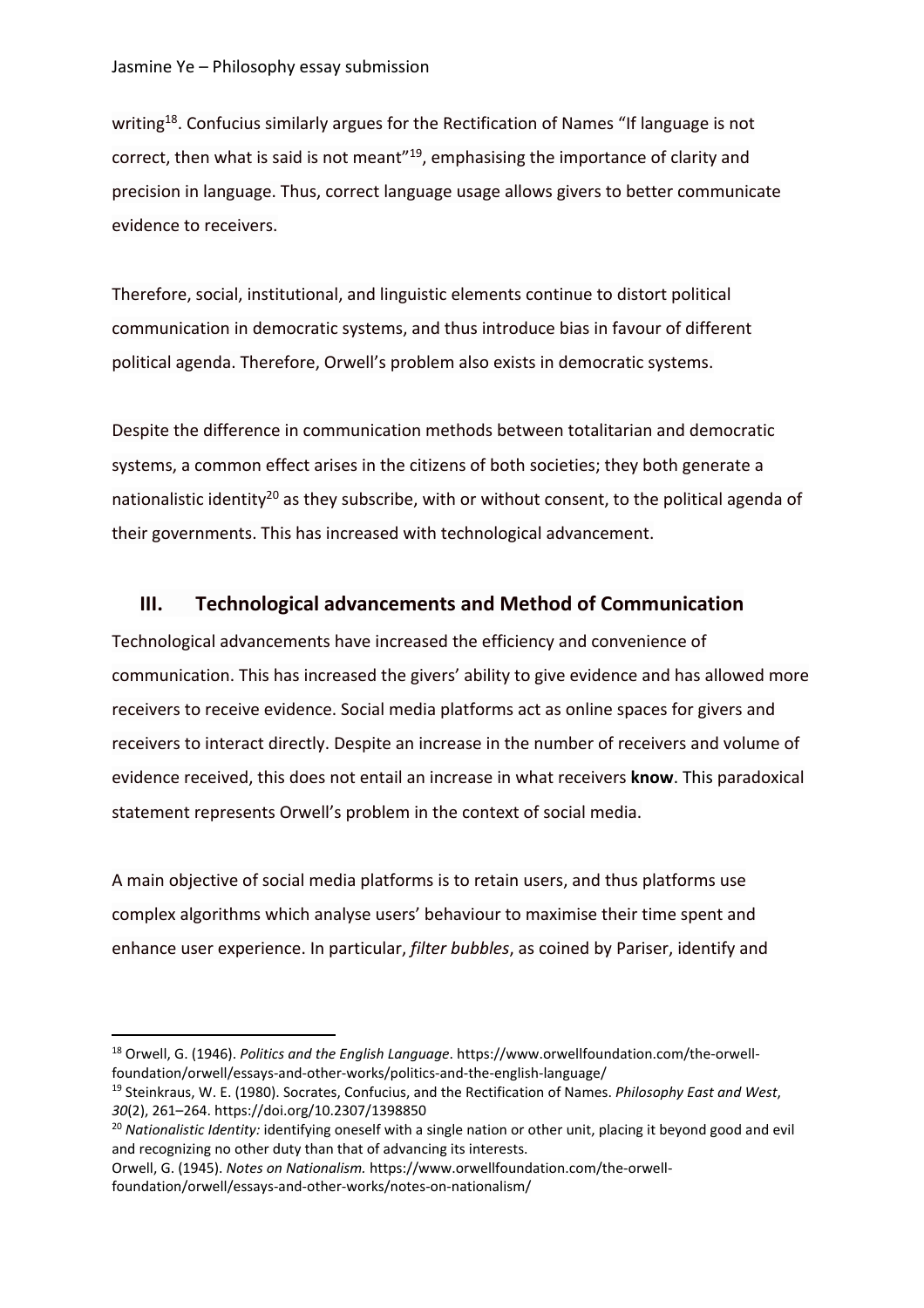#### Jasmine Ye – Philosophy essay submission

increase content that piques higher user interest, and filter out content of lower interest<sup>21</sup>. Therefore, the evidence users receive is limited in breadth, and they are exposed to a small portion, or *echo chamber* of the total online space, thereby creating "the formation of groups of like-minded users framing and reinforcing a shared narrative"22. This creates *confirmation bias*, which contributes to the limiting of knowledge as users only interpret new evidence consistent with existing beliefs and receivers only encounter evidence from givers they find agreeable.

Translated into the political context, this is dangerous, as users only encounter others harbouring similar political views that reaffirm their perspectives and are not exposed to other views. In totalitarian systems, this increases political conformity; users exposed to political agendas on social media are likely to be more convinced if they witness supporting views. This achieves similar effects in democratic systems, but encourages political extremism, as users subscribing to different agendas conform further to their beliefs in the absence of contradictory beliefs. The validation of political views therefore further advances nationalist sentiments<sup>23</sup> in totalitarian and democratic systems alike. Thus, smaller breadth of evidence is given to receivers, resulting in them knowing, and desiring to know, less.

Furthermore, social media has also increased the number of givers; givers of evidence have been decentralised for the average social media user, contrary to traditional news media. This can be beneficial as it offers a platform for suppressed groups and individuals. However, it is a detriment to the quality of evidence as such a platform also accommodates the spread of misinformation. Additionally, perhaps more concerningly, the algorithm which responds to user behaviour, favours short, catchy messages with easily identifiable buzzwords. Therefore, the emphasis is no longer placed on the purpose of the message, but the words within the message themselves. Orwell observes this phenomenon within a

https://www.google.com.au/books/edition/The\_Filter\_Bubble/-

<sup>21</sup> Pariser, E. (2011). *The Filter Bubble.* Penguin Group, p. 8.

FWO0puw3nYC?hl=en&gbpv=1&dq=The+Filter+Bubble:+What+The+Internet+Is+Hiding+From+You&printsec=f rontcover

<sup>&</sup>lt;sup>22</sup> Cinelli, M. & Morales, G. & Galeazzi, A. & Quattrociocchi, W. & Starnini, M. (2021). The echo chamber effect on social media. *PNAS 118*(9). https://doi.org/10.1073/pnas.2023301118

<sup>23</sup> Orwell, (1945). Op. cit.